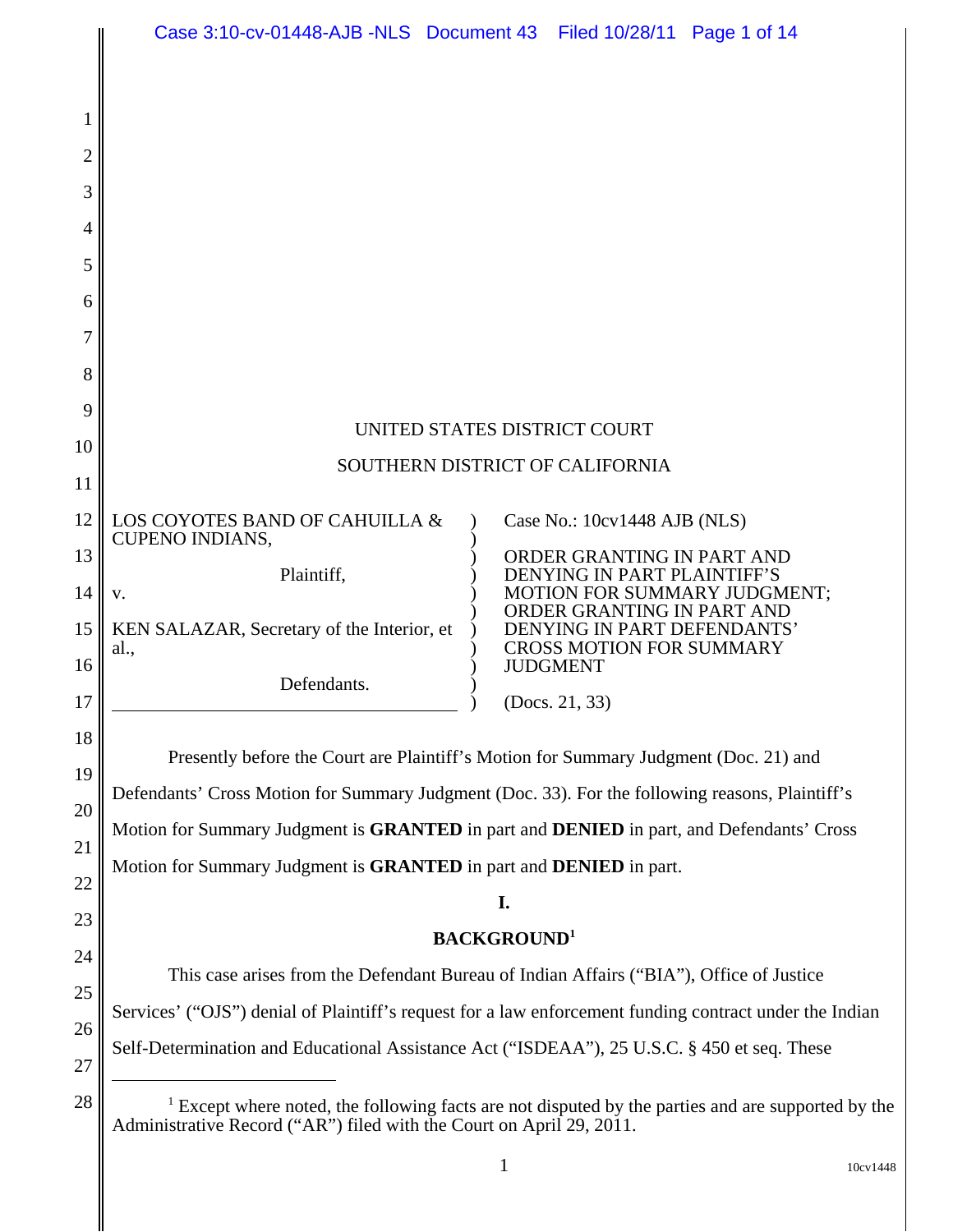1 2 contracts are commonly known as "638 contracts." (Plaintiff's Motion for Summary Judgment  $("PMSJ") \P 1.$ 

3 4 5 6 7 8 Plaintiff claims the denial was based on an internal, unwritten policy that the Defendants do not provide law enforcement funds to tribes located in a state subject to 18 U.S.C. § 1162, commonly referred to as "P.L. 280." California is a P.L. 280 state. (PMSJ ¶ 1.) Plaintiff cites to evidence in the administrative record supporting the existence of this unwritten policy. Defendants, however, dispute the existence of this internal, unwritten policy. (*See* Defendants' Response to Plaintiff's Statement of Material Facts, Doc. No. 33-5 at p. 3.)

9 10 11 12 13 14 Defendants based their denial of the 638 contract on Sections 450(a)(2)(D) and 450j-1(a) of the ISDEAA, which provide that a contract may be denied if the amount of funds requested exceeds the amount of funding the Department would have otherwise provided to operate the program itself. Defendants explained that because they provided zero law enforcement funding to tribes in California (allegedly because it is a P.L. 280 state), any amount of funding requested by Plaintiff was in excess of the applicable funding level for the contract. (PMSJ  $\P$  1.)

15 16 17 18 19 Plaintiff has been a federally recognized tribe since 1889. To combat crime on its reservation, Plaintiff in 2007 hired a Chief of Police funded through a federal grant from the Bureau of Justice Assistance, but the grant ended in 2009. Consequently, in February 2009, Plaintiff submitted a written request to OJS seeking a 638 contract for tribal law enforcement services as authorized under the ISDEAA. (PMSJ ¶¶ 8-11.)

20 21 22 23 OJS denied Plaintiff's request in July 2010, and Plaintiff requested an informal conference with OJS in an attempt to find a compromise, as provided under 25 C.F.R. § 900.51. The informal conference was properly conducted by a "designated representative" appointed by OJS. (PMSJ ¶ 13-14.) The OJS designated representative then issued a recommended decision finding that:

24

25

26

27

28

1. OJS's underlying rationale for making zero law enforcement funding available to tribes in P.L. 280 states was not valid because P.L. 280 did not divest tribes of their criminal jurisdiction or divest the federal government of its law enforcement responsibility, and there is a need for law enforcement on Plaintiff's reservation not being met by local law enforcement.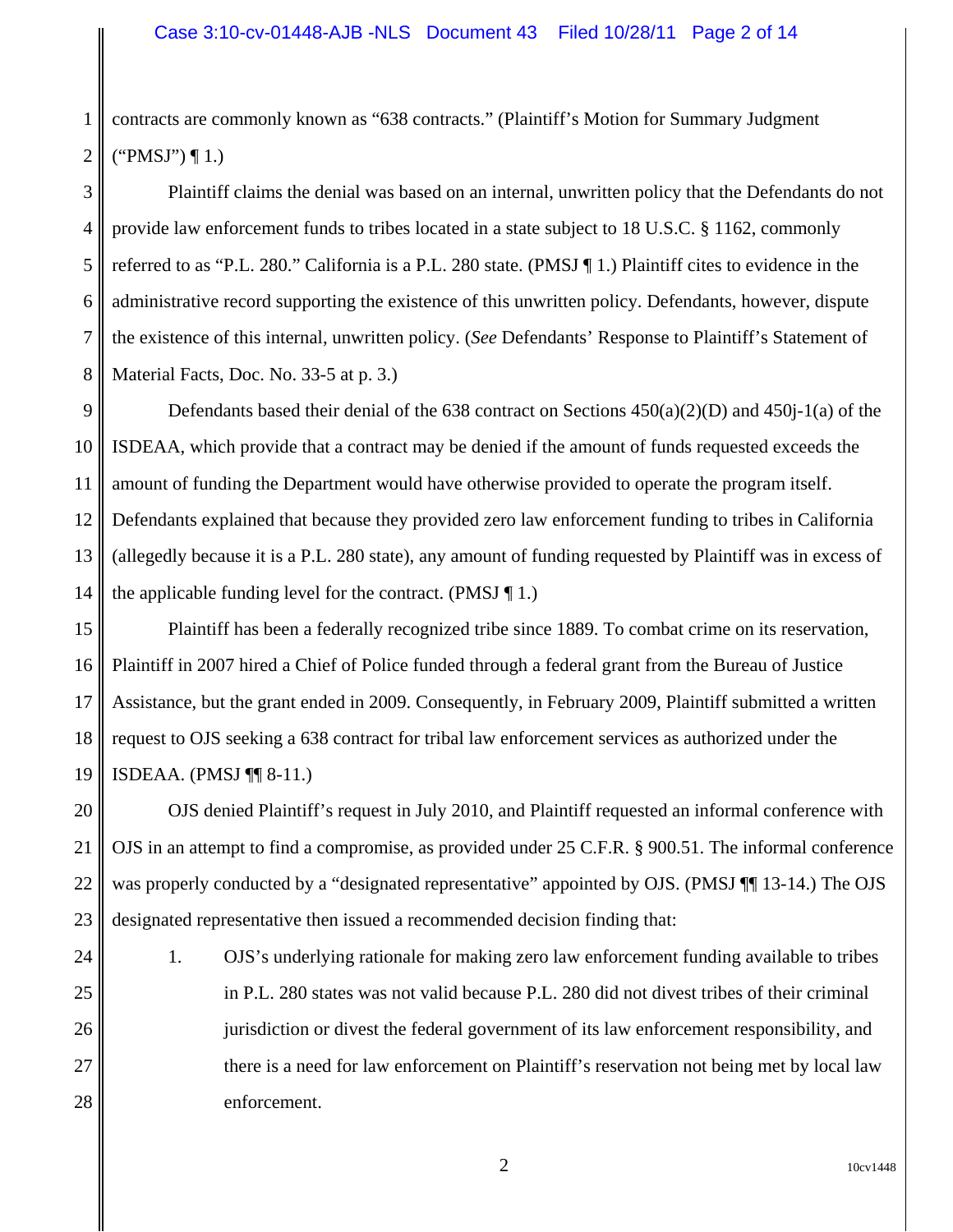1

2

3

4

6

7

8

10

11

17

18

19

20

- 2. OJS's unwritten policy denying the funding to tribes in P.L. 280 states has been arbitrarily implemented and has deprived Plaintiff equal protection and due process of law.
- 3. OJS's unwritten policy violates the mandates of the APA, since such a policy must be promulgated and receive tribal consultation. (PMSJ ¶ 16.)

5 9 In November 2009, Defendants filed a Notice of Appeal with the Interior Board of Indian Appeals ("IBIA"), requesting a decision on whether OJS had a right to appeal its own designated representative's decision and, if not, whether the decision was binding on the department. In January 2010, the IBIA issued an Order Dismissing Appeal, finding that OJS did not have a right of appeal under 25 C.F.R. § 900.157 and declining to address whether the designated representative's decision was binding on OJS. Later that month, OJS informed Plaintiff that because it had no right to appeal, the designated representative's decision "is not binding on the Secretary." (PMSJ ¶¶ 18-20.)

12 13 14 15 16 Plaintiff filed its Complaint for injunctive and declaratory relief on July 13, 2010. Plaintiff challenges Defendants' decision and underlying policy supporting the decision as arbitrary, capricious, and contrary to (1) ISDEAA § 450k, (2) the Administrative Procedures Act ("APA"), (3) 5 U.S.C. § 553, (4) equal protection under the U.S. Constitution, and (5) the federal trust responsibilities owed to Plaintiff. (PMSJ  $\P$  1.)

Plaintiff filed the instant Motion for Summary Judgment on May 25, 2011, and Defendants filed the instant Cross Motion for Summary Judgment on July 28, 2011.

#### **II.**

#### **LEGAL STANDARD**

21 22 23 24 "The court shall grant summary judgment if the movant shows that there is no genuine dispute as to any material fact and the movant is entitled to judgment as a matter of law." Fed. R. Civ. P. 56(a). A genuine issue of material fact exists if there is sufficient evidence for a reasonable jury to return a verdict for the non-moving party. *Miller v. Glenn Miller Prod., Inc.*, 454 F.3d 975, 987 (9th Cir. 2006).

25 26 27 28 In order to prevail, a party moving for summary judgment must show the absence of a genuine issue of material fact with respect to an essential element of the nonmoving party's claim, or to a defense on which the nonmoving party will bear the burden of persuasion at trial. *Nissan Fire & Marine Ins. Co. v. Fritz Cos. Inc.*, 210 F.3d 1099, 1102 (9th Cir. 2000). When the nonmoving party would bear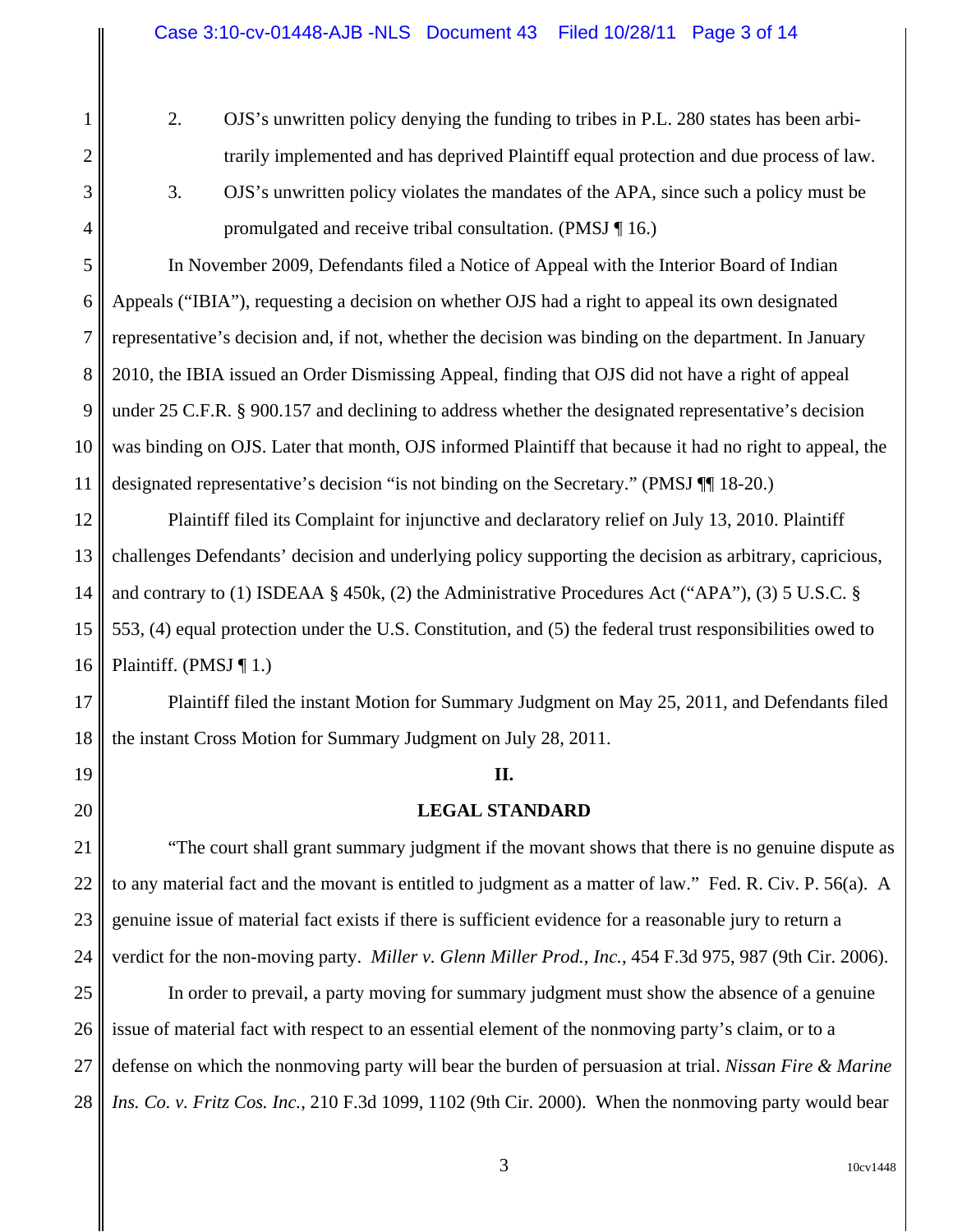1 2 3 the burden of proof at trial, the moving party may satisfy its burden on summary judgment by simply pointing out to the Court an absence of evidence from the nonmoving party. *Miller*, 454 F.3d at 987. "The moving party need not disprove the other party's case." *Id.*

4 5 6 7 8 9 Once the movant has made that showing, the burden shifts to the opposing party to produce "evidence that is significantly probative or more than 'merely colorable' that a genuine issue of material fact exists for trial." *LVRC Holdings LLC v. Brekka*, 581 F.3d 1127, 1137 (9th Cir. 2009) (citing *FTC v. Gill*, 265 F.3d 944, 954 (9th Cir. 2001)); *see also Miller*, 454 F.3d at 988 ("[T]he nonmoving party must come forward with more than 'the mere existence of a scintilla of evidence.'") (quoting *Anderson v. Liberty Lobby, Inc.*, 477 U.S. 242, 248 (1986)).

The Court must review the record as a whole and draw all reasonable inferences in favor of the nonmoving party. *Hernandez v. Spacelabs Med. Inc.*, 343 F.3d 736, 738 (9th Cir. 2000). However, unsupported conjecture or conclusory statements are insufficient to defeat summary judgment. *Id.*; *Surrell v. Cal. Water Serv. Co.*, 518 F.3d 1097, 1103 (9th Cir. 2008). "Thus, '[w]here the record taken as a whole could not lead a rational trier of fact to find for the nonmoving party, there is no genuine issue for trial.'" *Miller*, 454 F.3d at 988 (quoting *Matsushita Elec. Indus. Co., Ltd. v. Zenith Radio Corp.*, 475 U.S. 574, 587 (1986)).

#### **III.**

#### **DISCUSSION**

As discussed below, the Court finds that Defendants may not decline Plaintiff's 638 contract for law enforcement funding solely on the basis of Plaintiff's location in a P.L. 280 state. Defendants' policy violates the ISDEAA, the APA, and Plaintiff's right to equal protection of the law. To be clear, the Court is not requiring that Defendants issue the contract or otherwise dictating how Defendants should allocate their funds. Instead, to level the playing field and ensure that Plaintiff's request receives a fair evaluation, the Court enjoins Defendants from using California's P.L. 280 status as the sole reason for declining Plaintiff's contract proposal.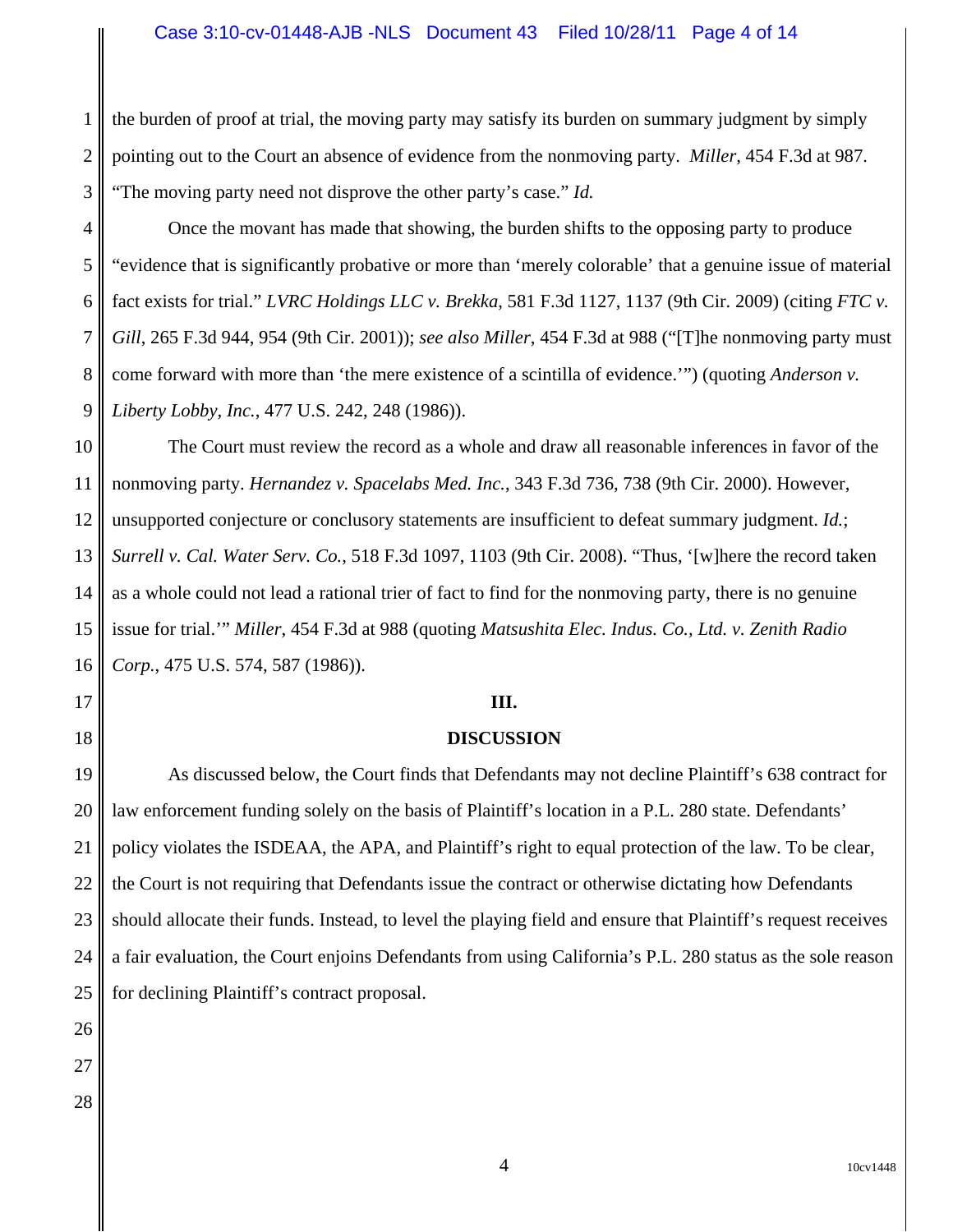#### **A. ISDEAA § 450k**

1

2

3

4

The ISDEAA allows an Indian tribe to contract with the Department of the Interior ("DOI") to take over operations of federal service programs—including law enforcement—that DOI maintains and operates for the benefit of Indian tribes. 25 U.S.C. § 450f(a)(1)(B).

5 6 7 8 9 10 11 12 13 Under the ISDEAA, the Secretary's authority to promulgate implementing regulations is limited to sixteen specific topics. Outside of those topics, the Secretary may not promulgate any regulation or impose any nonregulatory requirement relating to self-determination contracts. ISDEAA § 450k(a); *see also* 25 C.F.R. § 900.5 ("[A]n Indian tribe or tribal organization is not required to abide by any unpublished requirements such as . . . policy directives of the Secretary, unless otherwise agreed to by the Indian tribe . . . , or otherwise required by law."). Section  $450k(a)(2)$  requires that any implementing regulation be promulgated under the APA's rulemaking provisions, 5 U.S.C. §§ 552, 553. Under Section 450k(d)(1), when promulgating regulations, Defendants must confer with representatives of Indian tribes, tribal organizations, and individual Indians.

14 15 16 17 18 19 Plaintiff argues that Defendants' current policy of not funding law enforcement in P.L. 280 states has not been promulgated under the APA as required by Section  $450k(a)(2)$ , so it cannot be viewed as a valid regulation. Further, the policy *cannot* be promulgated because it does not fall within one of the sixteen delineated areas defining the Defendants' regulatory authority. The policy must therefore be deemed a nonregulatory requirement, since it directly relates to self-determination contracts. As such, it is in violation of ISDEAA Section 450k(a)(1).

20 21 22 23 24 25 26 27 Plaintiff relies on *Ramah Navajo Sch. Bd. v. Babbitt*, 87 F.3d 1338 (D.C. Cir. 1996), which challenged the BIA's policy that a tribe failing to timely file for certain funds would be penalized and only receive 50 percent of its funding request. The court held that the Secretary has limited discretion in funding matters. Beyond the sixteen delineated areas, the Secretary had no delegated authority to impose or implement any regulations, rules, or policies affecting the approval or disapproval of a 638 contract. The court in *Ramah* held that if the 50 percent policy constituted a "regulation," it violated the ISDEAA because it was never subjected to the APA's notice and comments procedure, which is required by Section 450k(a)(2). Alternatively, if the policy were not a regulation, then it constituted a nonregulatory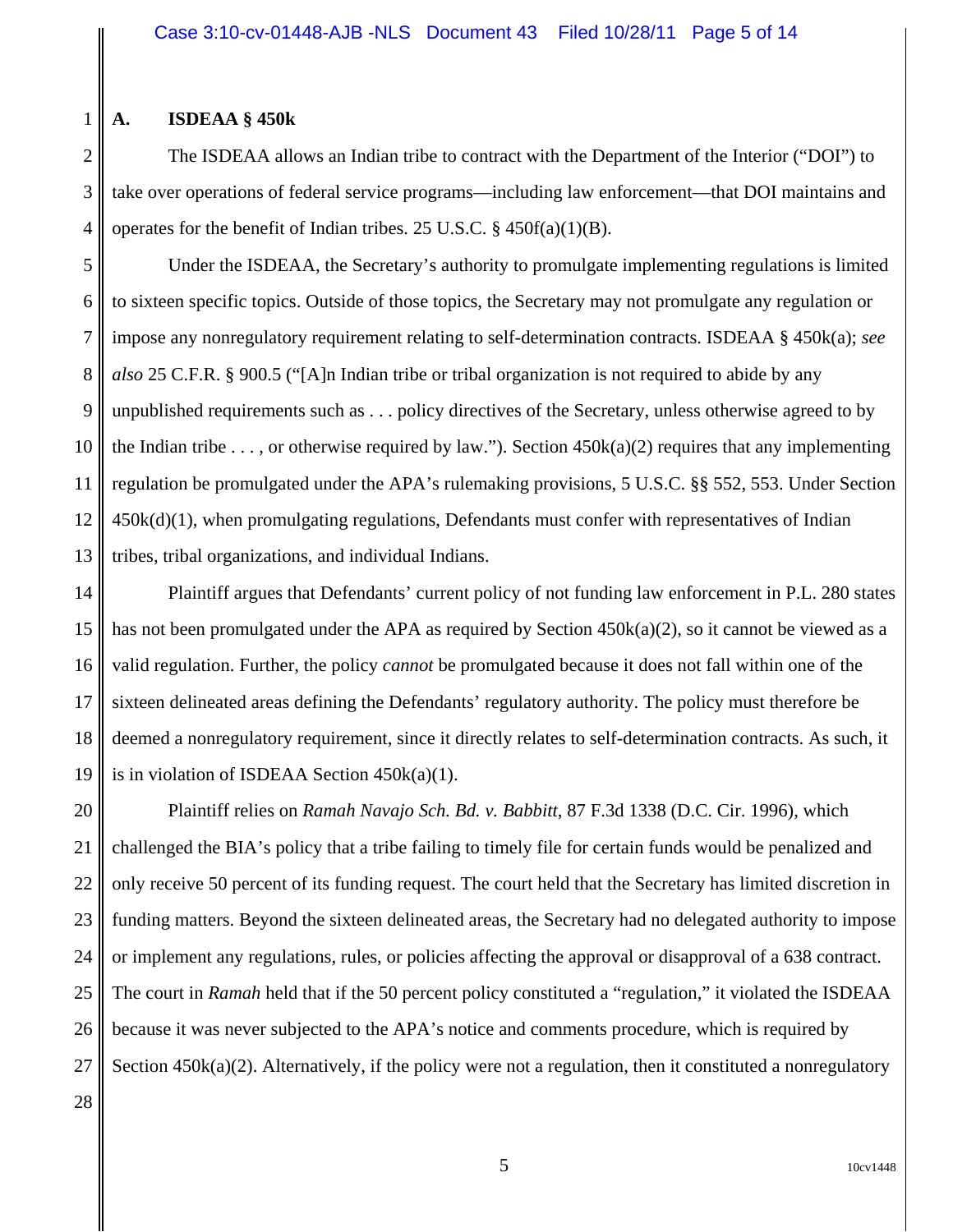1 2 requirement, which is strictly prohibited under Section 450k(a)(1). *Id.* at 1350. Plaintiff asserts that the same reasoning applies here with regard to Defendants' policy of not funding P.L. 280 states.

3 4 5 6 7 8 9 10 11 12 13 14 15 Defendants respond that OJS did not decline the 638 contract for a "non-regulatory" reason. Rather, declining a contract proposal because the "amount of funds proposed . . . is in excess of the applicable funding level for the contract" is one of the five permissible reasons specified under the ISDEAA. 25 U.S.C. § 450f(a)(2). While that was the stated reason, the Court finds that the actual reason was the policy to deny funding to P.L. 280 states. In other words, Plaintiff's application was dead on arrival and not provided proper review. The Court notes that Plaintiff is challenging neither the declination itself nor Defendants' stated reason for it, but rather the underlying policy—i.e., the reason why the "applicable funding level" is zero. Defendants further claim that unlike *Ramah*, because the agency has unreviewable discretion to decide how to allocate its law enforcement dollars, its decision not to allocate funds does not impose a regulatory or non-regulatory requirement in violation of Section 450k. Again, however, the Court is not directing Defendants to allocate funds, so their discretion to do so is not affected. Further, as discussed below under subsection E., the ISDEAA does not provide Defendants the broad unreviewable discretion that they claim.

16 17 18 19 The Court therefore agrees with the Plaintiff that Defendants' unwritten policy violates Section 450k of the ISDEAA.<sup>2</sup> As in *Ramah*, if viewed as a regulation, it would violate Section 450k(a)(2) because it was never subjected to the APA's notice and comments procedure. Since it has not been promulgated (and cannot be because it is outside of the sixteen delineated areas), it must be deemed a

20

21

22

23

24

25

26

27

 $2$  Although Defendants dispute the existence of the unwritten policy, the Court finds there is no genuine dispute as to this fact because the administrative record supports that there is an unwritten policy denying law enforcement funding to P.L. 280 states. *See, e.g.*:

AR at 305 (Recommended Decision of BIA's Designated Representative, stating that "the fundamental issue here . . . is the BIA-OJS' policy to exclude Tribes in California and other P.L. 280 states from ever getting any 638 funds to provide law enforcement services in their communities");

<sup>•</sup> AR at 164 (Transcript of Los Coyotes Informal Conference, noting that "this has been sort of an internal policy that has been in place . . . since 1953");

<sup>•</sup> AR at 253 (Informal Hearing for similar Hopland tribe proceeding, stating that "it's my understanding  $\dots$  that the funds that we specifically request for law enforcement are funds for those tribes that are not subject to [P.L. 280]");

AR at 359 (BIA's 1987 proposed rule attempting to amend the regulations to exclude P.L. 280 tribes from receiving BIA law enforcement funding, in order "to ensure a consistent [BIA] policy on such funding requests").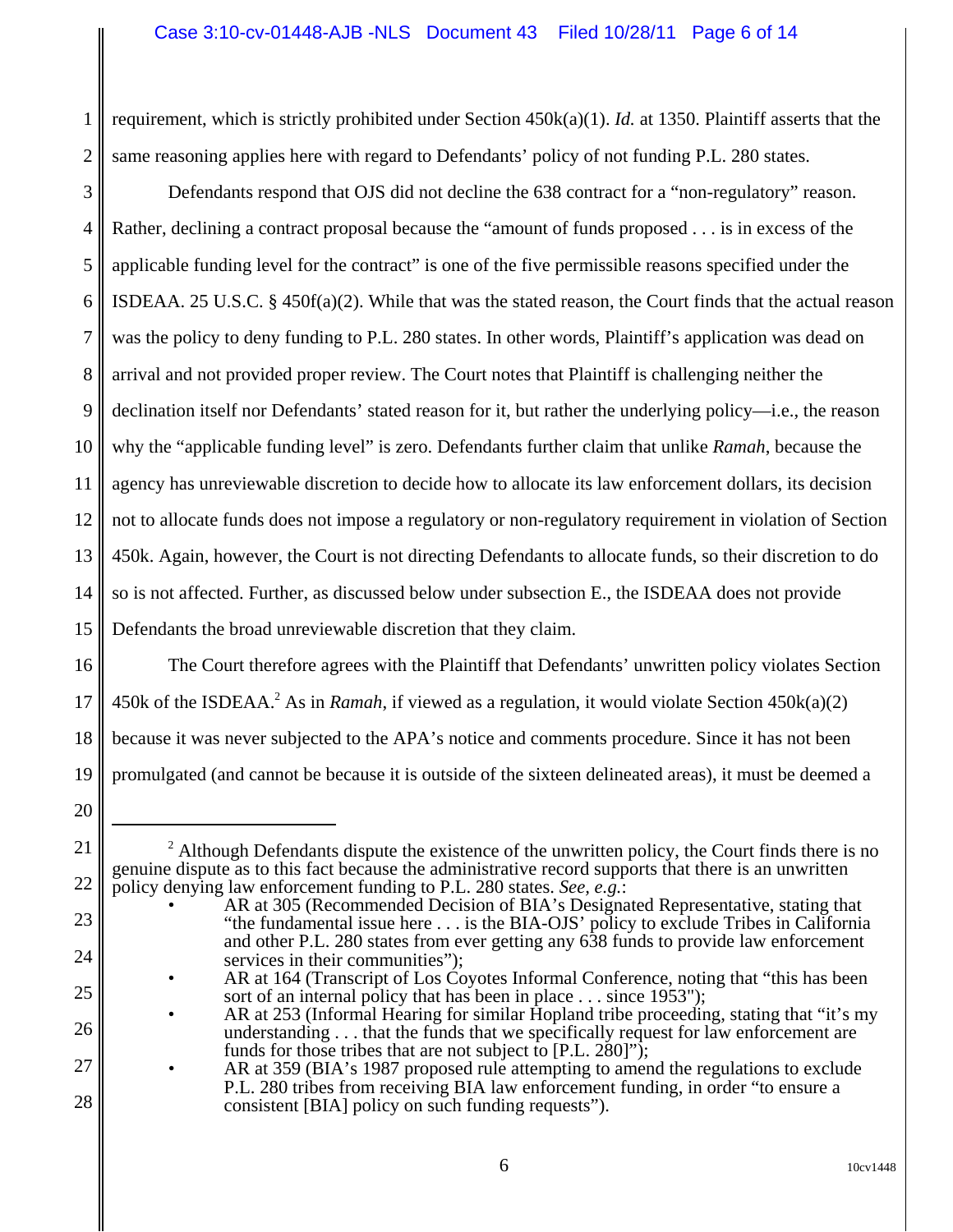1 2 3 nonregulatory requirement, in violation of Section 450k(a)(1). Accordingly, the Court grants Plaintiff's Motion for Summary Judgment on this claim, and denies the Defendants' Cross Motion for Summary Judgment on this claim.

4 **B. The APA**

5 6 Plaintiff next asserts that Defendants' policy violates the APA on two separate grounds: (1) it violates the APA's rulemaking provisions, and (2) it is arbitrarily applied in violation of the APA.

7

# *1. APA Rulemaking Provisions*

8 9 10 11 12 13 14 15 16 17 The APA requires federal agencies to promulgate agency rules by providing notice of the rule in the Federal Register and allowing for public comment and participation. 5 U.S.C. § 553(b). Plaintiff argues that a policy automatically denying tribes law enforcement funding solely on their geographical location is a substantive rule that significantly affects tribes in P.L. 280 states. It therefore is subject to the APA but has not been properly promulgated, making it invalid. Plaintiff relies on *Morton v. Ruiz*, 415 U.S. 199 (1974), in which the U.S. Supreme Court found that the BIA's manual with regard to general assistance to Indians violated the APA. The Court explained that while the BIA may have had the authority to establish eligibility rules, the rules must follow APA procedures. *Id.* at 232 ("No matter how rational or consistent with congressional intent a particular decision might be, the determination of eligibility cannot be made on an *ad hoc* basis by the dispenser of the funds.").

18 19 20 21 22 23 24 25 26 discontinue a discretionary allocation of unrestricted funds from a lump-sum appropriation." *Id.*; *see also* 27 28 In response, Defendants argue that their denial did not require notice and comment. The APA contains an exemption for a "general statement of policy," which is not subject to the notice and comment requirement. 5 U.S.C. § 553(b)(A). Defendants rely on *Lincoln v. Vigil*, 508 U.S. 182, 197 (1993), which held that the Indian Health Service's discontinuance of the Indian Children's Program was a general statement of policy, not subject to notice and comment, because it was a "statement[] issued by an agency to advise the public prospectively of the manner in which the agency proposes to exercise a discretionary power." The Court further held: "Whatever else may be considered a 'general statemen[t] of policy,' the term surely includes an announcement like the one before us, that an agency will *Serrato v. Clark*, 486 F.3d 560, 569 (9th Cir. 2007). Defendants assert that similarly, its discretionary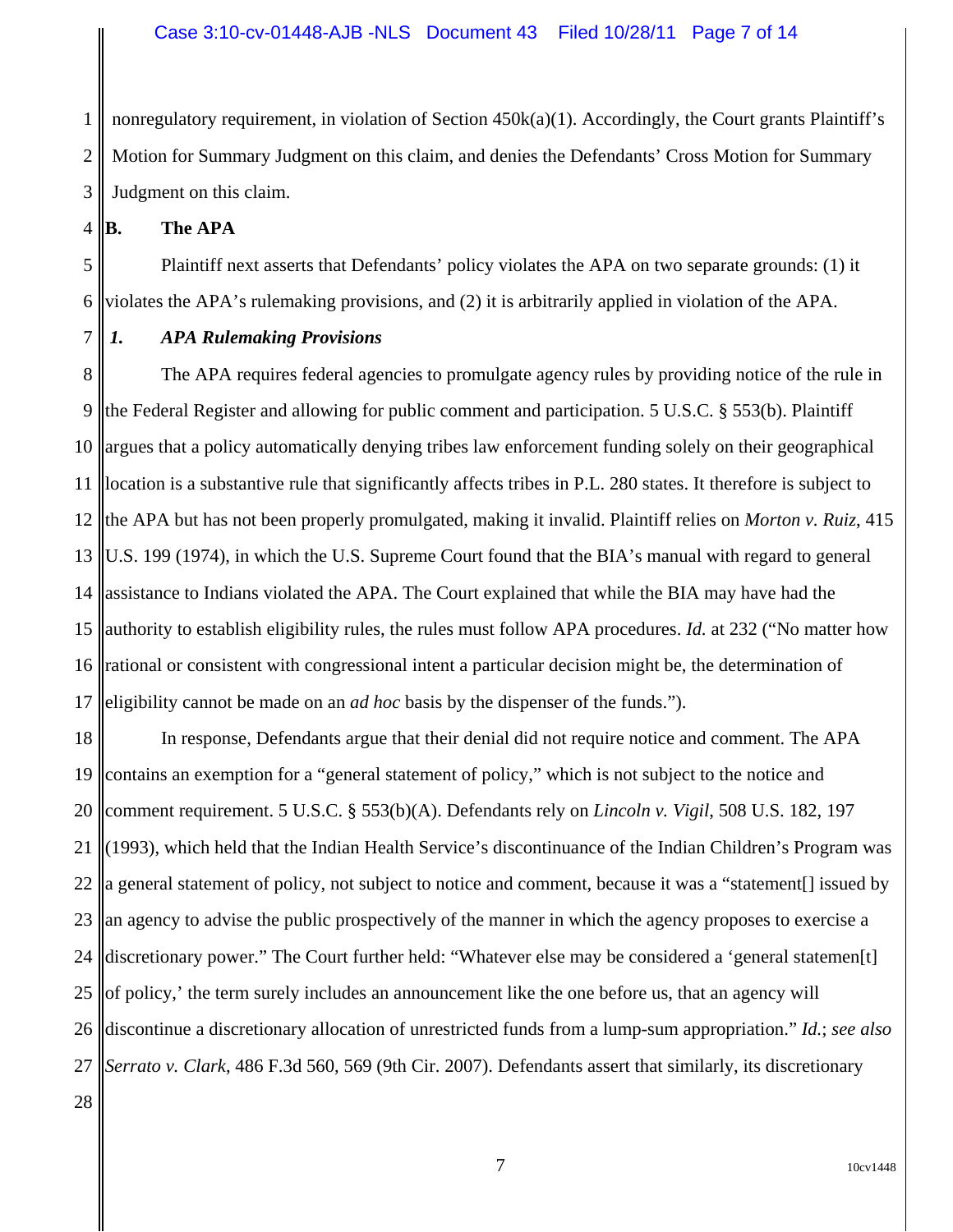1 2 decision about how to allocate funds for law enforcement services among the tribes did not require notice and comment.

3 4 5 6 7 8 9 10 11 12 13 14 15 The Court does not agree with Defendants' assertion that this is a "general statement of policy" exempted from the APA's requirements. This same issue was addressed in *Ramah*, which, unlike *Lincoln* and *Serrato*, dealt specifically with the ISDEAA. In *Ramah*, the defendant similarly argued that the policy qualified as a "general statement of policy" and thus fell outside the scope of both Section 450k and the APA's notice and comment procedures. However, the court rejected the argument, since it hinges on an agency's exercise of discretionary power, and the court had already determined that the ISDEAA limited the Secretary's discretionary power: "[W]e have already determined that the allocation of insufficient CSF did not fall within the scope of the Secretary's limited discretionary powers, and ipso facto that the Notice of that allocation plan *cannot constitute a general statement of policy*." *Ramah*, 87 F.3d at 1350 (emphasis added). Similarly, the Court finds that Defendants' unwritten policy cannot constitute a "general statement of policy," due to Defendants' limited discretionary powers under the ISDEAA. Defendants have consequently violated the APA by failing to follow the notice and comment procedures.3

16 17 Accordingly, the Court grants Plaintiff's Motion for Summary Judgment on this claim, and denies the Defendants' Cross Motion for Summary Judgment on this claim.

#### 18 *2. Defendants' Arbitrary Application of the Policy*

19 20 21 Plaintiff claims that Defendants have arbitrarily applied the policy in further violation of the APA. OJS attached to its declination a list of tribes that have received 638 contracts for law enforcement. The list contained three California tribes that straddle the border with Nevada and Arizona (which are not

27 28 Defendants respond that the 1987 proposed regulation is irrelevant, since it was never finalized and thus never became legally binding upon the agency. However, even if it does not provide binding legal support, the Court believes it provides factual support for Plaintiff's argument. Its very existence indicates that Defendants had previously determined the policy was subject to the APA rulemaking process.

<sup>22</sup>

<sup>23</sup> 24 25 26 <sup>3</sup>As an additional argument, Plaintiff notes that Defendants' previous attempt at APA compliance further undercuts their current position on the APA's notice and comment requirement. The Court agrees. In 1987, the BIA attempted to promulgate a regulation that would have formalized its current policy of not funding tribes in P.L. 280 states. The proposed regulation was never finalized. Plaintiff points to a December 21, 1987 House Conference Report that expressly repudiated the proposed regulation. It directed the BIA to continue providing funding for law enforcement programs on the basis of demonstrated need and stated that "no tribe shall be denied funding for a law and order program solely on the basis of [P.L. 280]." (*See* PMJS at p. 10; AR at 362.)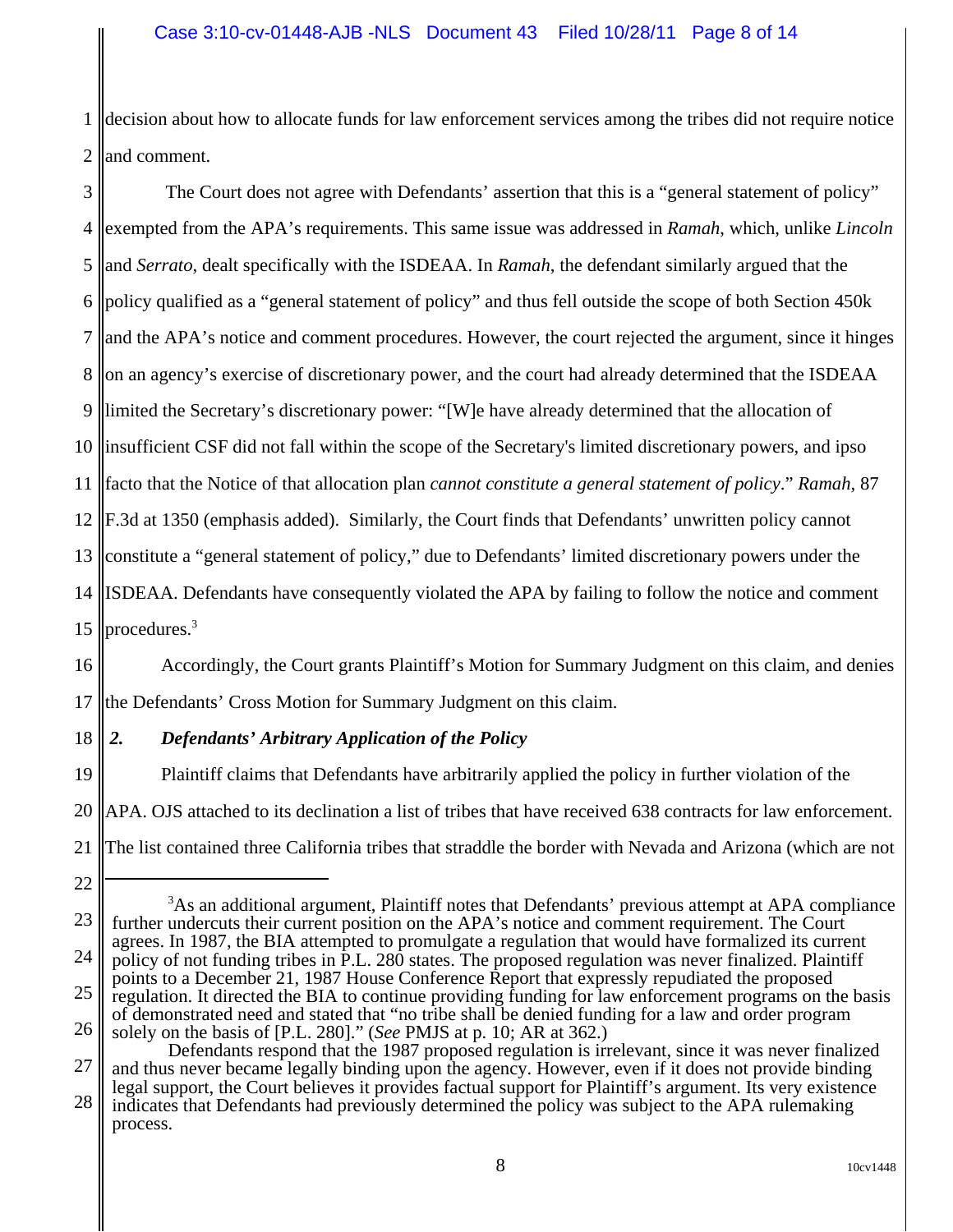### Case 3:10-cv-01448-AJB -NLS Document 43 Filed 10/28/11 Page 9 of 14

1 2 3 4 5 6 7 8 9 10 P.L. 280 states). At the informal hearing, OJS acknowledged that the funding provided to these tribes was in no way restricted to the portion of the reservations outside of California. Therefore, at least three tribes with portions of their reservations in California receive law enforcement funding through a 638 contract. Further, the list contained several tribes in other P.L. 280 states (Minnesota, Wisconsin, and Florida) that were rewarded 638 contracts for law enforcement. (PMSJ at p. 11.) According to Plaintiffs, it makes no rational sense that some California tribes and tribes in other P.L. 280 states receive law enforcement funding while Plaintiff cannot—clearly demonstrating the arbitrary application of Defendants' policy in violation of the APA.<sup>4</sup> The Court agrees. Defendants have provided no reasonable explanation for why some tribes in P.L. 280 states receive law enforcement funding, while others do not. The Court therefore finds that the Defendants have violated the APA by their arbitrary application of the policy.

11 12 Accordingly, the Court grants Plaintiff's Motion for Summary Judgment on this claim, and denies the Defendants' Cross Motion for Summary Judgment as to this claim.

13 **C. Equal Protection**

14 15 16 17 18 19 20 Plaintiff claims Defendants' policy violates its tribal members' constitutional right to equal protection of the law, since it disproportionately denies California tribes law enforcement funding. Plaintiff relies on *Rincon Band of Mission Indians v. Califano*, 464 F. Supp. 934 (N.D. Cal. 1979), *affirmed by* 618 F.2d 569 (9th Cir. 1980). At issue in *Rincon* was whether an Indian Health Services ("IHS") policy disproportionately denied California Indians health care funding by excluding certain program expansion funds. In holding the IHS funding policy unconstitutional, the court found no rational basis for underfunding California.

21 22 23 24 Here, Plaintiff asserts, California tribes and their members are once again being denied funding that other tribes in the United States receive. Plaintiff again cites to the 2002 report (*see supra* n. 4) regarding funding disparities between California and other states. For example, in 1995 California tribes were receiving less than 1% of Defendants' \$80,440,000 allocation for law enforcement. (PMSJ at p. 14.)

25

26 27 <sup>4</sup> In addition, according to the designated representative's recommended decision, "In 1990, the BIA provided the San Diego and Riverside County Sheriffs Departments with 638 contract funds in order for them to provide greater law enforcement to Tribes in those counties." (*See* AR at 313.) Further, Plaintiff points to a 2002 report by UCLA law professors Carole Goldberg and Duane

28 Champagne, which documents that tribes in P.L. 280 states other than California (including Wisconsin and Oregon) are receiving BIA funds for law enforcement. (PMSJ at p. 12.)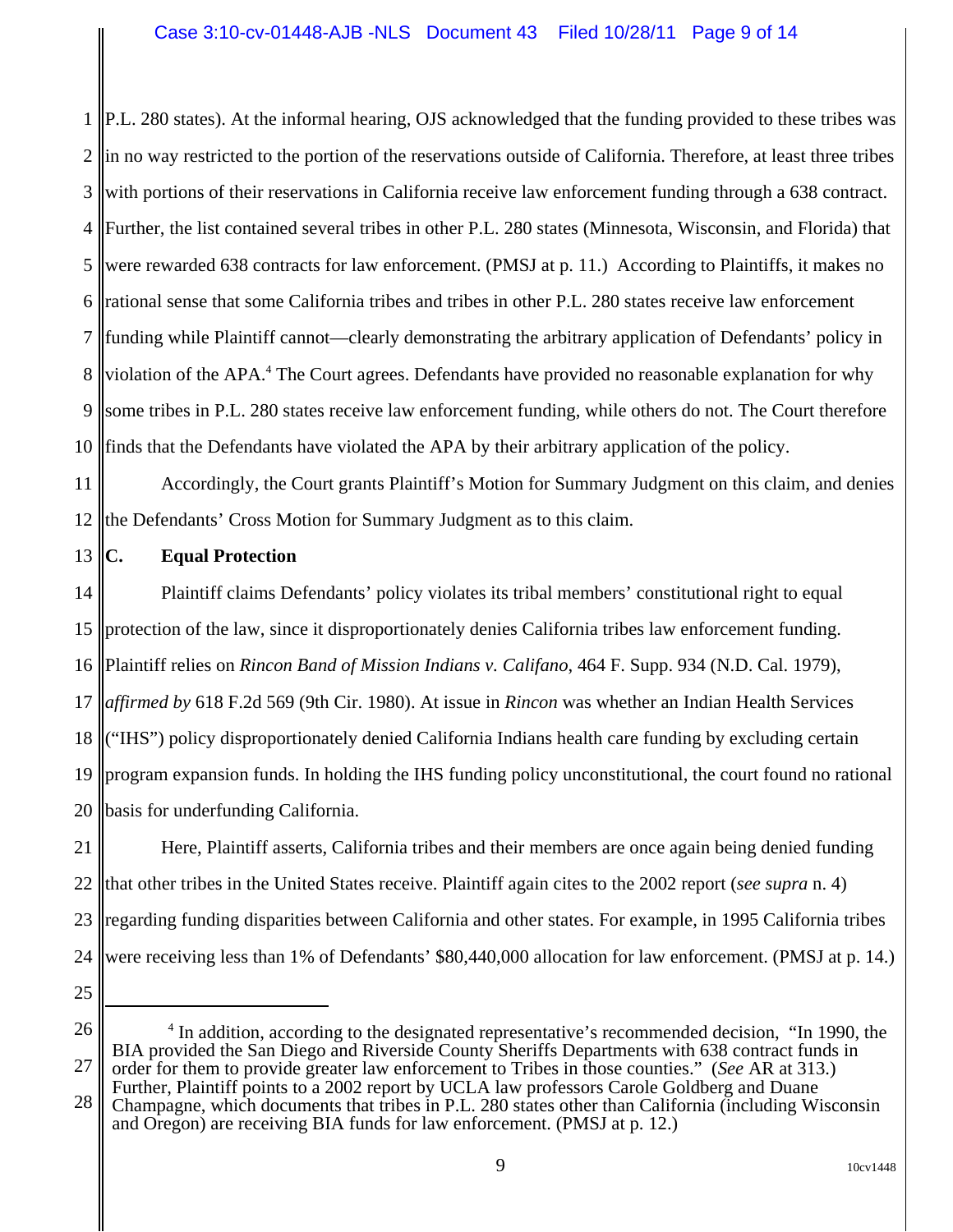1 2 3 These funding percentages are as low as the percentages in *Rincon*, which the court found unconstitutional. Plaintiff contends that there is no rational basis for Defendants' declination, and Defendants' policy has thus denied its members the equal protection of the law.

4 5 6 7 8 9 Defendants respond that Plaintiff's claim is subject to rational basis scrutiny, which is "highly deferential," since all government programs conferring monetary benefits come with a "strong presumption of constitutionality." *Mathews v. De Castro*, 429 U.S. 181, 185 (1976). Defendants claim it is well settled that the government has broad discretion to allocate funds for programs such as law enforcement among the 565 federally recognized tribes around the country without violating equal protection rights. *Dandridge v. Williams*, 397 U.S. 471, 485 (1970).

10 11 12 13 14 states have the benefit of state criminal jurisdiction on tribal lands for crimes committed by Native 15 Defendants further argue that Plaintiff ignores the "fundamental fact" that tribes in P.L. 280 states are not the same as tribes in non-P.L. 280 states, and so Plaintiff cannot show an equal protection violation. *See Nordlinger v. Hahn*, 505 U.S. 1, 10 (1992) (stating that equal protection only applies to "persons who are in all relevant respects alike"). Specifically, Defendants contend that tribes in P.L. 280 Americans, while tribes in non-P.L. 280 states do not.

16 17 18 not convinced by Plaintiff's argument that there is no rational basis for excluding P.L. 280 states from 19 20 21 22 It appears there are two separate equal protection issues, relating to (1) P.L. 280 states vs. non-P.L. 280 states, and (2) P.L. 280 states vs. other P.L. 280 states. With regard to the former, the Court is funding eligibility. As Defendants note, the standard for rational basis scrutiny is high, and the benefit of state criminal jurisdiction (however illusory it may be) would seem to distinguish the two groups. There was no such distinction in *Rincon*. Plaintiff has therefore not provided sufficient evidence of the commonality of tribes in P.L. 280 and non-P.L. 280 states to sustain an equal protection claim.

23 24 25 26 27 28 some tribes in P.L. 280 states, but not others. The Court therefore concludes that through their differing However, Plaintiff's argument is stronger that the disparate treatment of tribes *within* P.L. 280 states constitutes an equal protection violation, since those tribes are similarly situated by virtue of being in P.L. 280 states. (As noted above, certain tribes in California and other P.L. 280 states have received 638 contracts for law enforcement funding.) There is no longer the distinction of state jurisdiction, and Defendants have not provided evidence of any rational basis for providing law enforcement funds to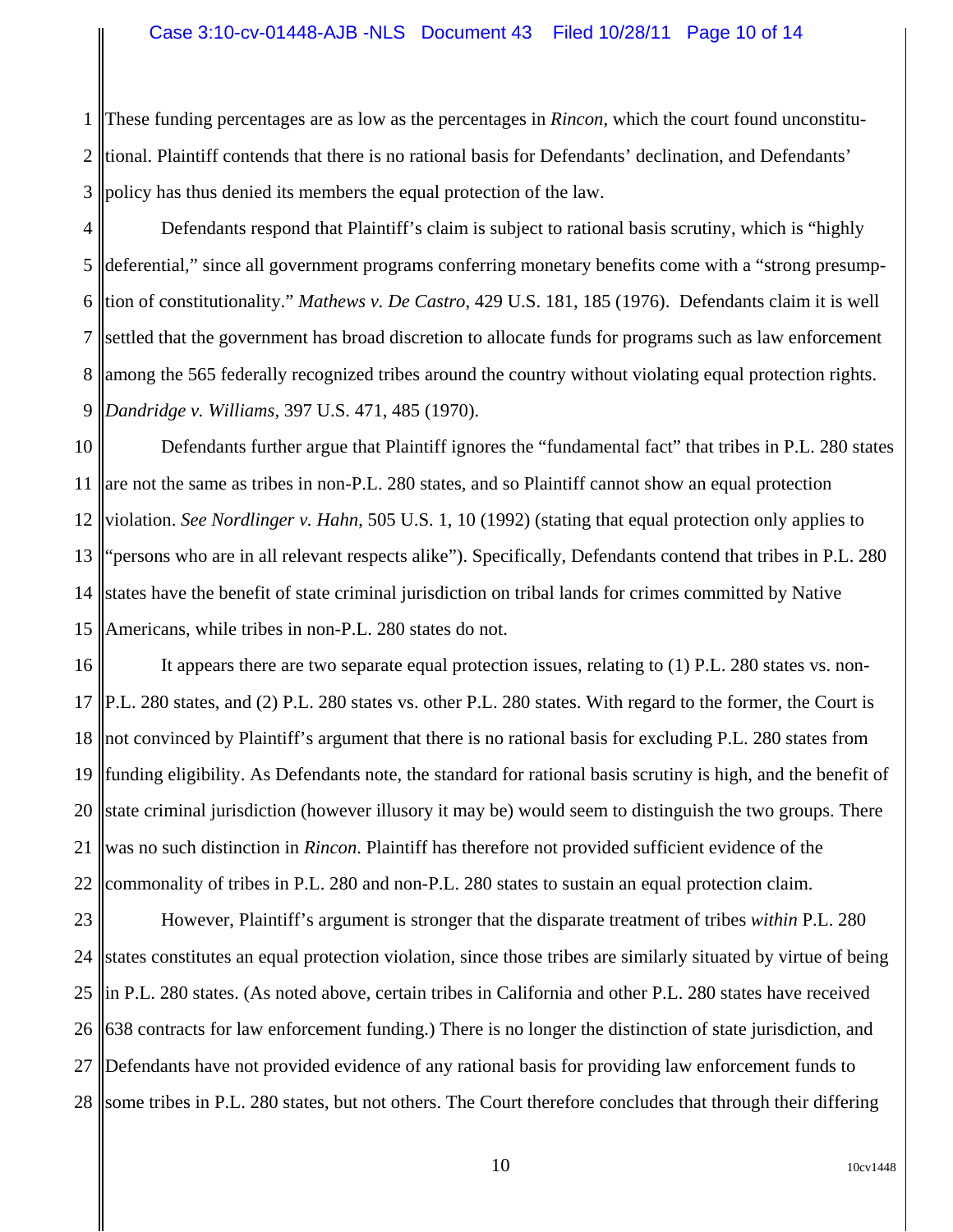1 2 3 treatment of tribes within P.L. 280 states, Defendants have violated Plaintiff's right to equal protection of the law. Accordingly, the Court grants Plaintiff's Motion for Summary Judgment on this claim, and denies the Defendants' Cross Motion for Summary Judgment as to this claim.

4

# **D. Federal Trust Responsibilities**

5 6 7 8 9 10 Finally, Plaintiff argues that Defendants' policy violates the trust relationship between the federal government and tribes. *United States v. Mitchell*, 463 U.S. 206, 225-26 (1983). Determining whether the federal government owes a tribe specific trust obligations requires looking to the legal authorities that are claimed to have created the specific trust relationship. Here, Plaintiff looks to the Snyder Act, the ISDEAA, the Indian Law Enforcement Reform Act ("ILERA"), and the Tribal Law and Order Act of 2010 ("TLOA"):

11 12 • The Snyder Act provides that the BIA will direct, supervise, and expend funds for the benefit (including law enforcement) of the Indians. 25 U.S.C. § 13.

13 14 15 16 • Both the ISDEAA and its implementing regulations recognize the federal government's trust responsibility to ensure that tribes are given the opportunity to contract for the administration of federal programs and services to make them less dependent on the federal government and enhance tribal self determination. *See* 25 C.F.R. § 900.4(b).

- 17 18 19 20 • Defendants' authority and responsibility to provide law enforcement services are mandated under the ILERA, which provides that the "Secretary, acting through the Bureau, shall be responsible for providing, or for assisting in the provision of law enforcement services in Indian country." 25 U.S.C. § 2802.
- 21 22 Section 202 of the TLOA reaffirms the congressional and presidential commitment to law enforcement in Indian Country.

23 24 25 26 Plaintiff concludes that from these federal statutes and regulations, Defendants have defined their legal and trust obligation to provide law enforcement services and support to the Plaintiff in its efforts to make its community safe. According to Plaintiff, denying the 638 contract violates Defendants' responsibility for law enforcement on Plaintiff's reservation.

27 28 Defendants respond that the Indian trust doctrine does not give rise to any duty on the part of the United States beyond complying with generally applicable statutes and regulations. *Gros Ventre Tribe v.*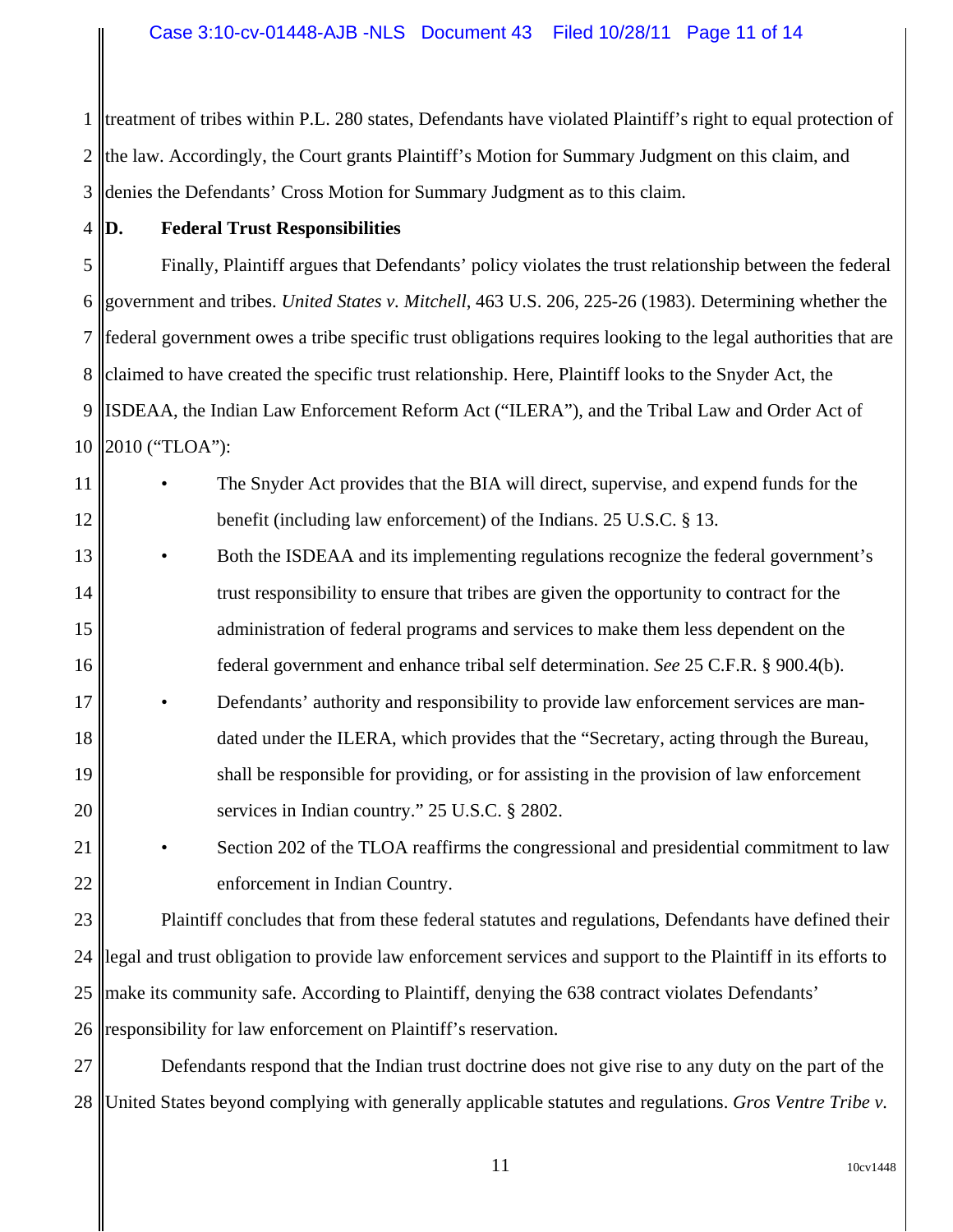1 2 3 4 government for equitable relief, it must identify a substantive source of law that establishes *specific* 5 *fiduciary or other duties*, and allege that the Government has failed faithfully to perform those duties. 6 7 *United States*, 469 F.3d 801, 810 (9th Cir. 2006). The trust relationship between the United States and Indian tribes is insufficient to create legal obligations by the United States for a particular tribe. *See Marceau v. Blackfeet Hous. Auth*., 540 F.3d 916, 921, 927-28 (9th Cir. 2008). When a tribe sues the *See Gros Ventre Tribe*., 469 F.3d at 812. According to Defendants, the statutes and regulations cited by Plaintiff contain general statements but do not confer the required specific duty on Defendants.

8 9 10 11 The Court agrees with Defendants and does not find that the requisite duty emanates from the statutes and regulations proffered by the Plaintiff. Without a specific duty, there can be no violation of the trust doctrine. Plaintiff's Motion for Summary Judgment is therefore denied on this claim, and Defendants' Cross Motion for Summary Judgment is granted as to this claim.

#### **E. Defendants' Argument Regarding the Court's Jurisdiction Over APA Claims**

13 14 15 by law." 5 U.S.C. § 701(a)(2). They rely on *Lincoln* for the proposition that an agency decision about 16 17 18 19 20 21 22 23 Defendants claim their decision not to provide funding for law enforcement services to the tribe is not susceptible to judicial review under the APA because the decision is "committed to agency discretion how to allocate funds from a lump-sum appropriation is the most common and relevant example of an administrative decision committed to agency discretion and thus precluded from judicial review. *Lincoln*, 508 U.S. at 192. *Lincoln* involved a challenge to IHS's decision to discontinue the Indian Children's Program, which the Supreme Court concluded was a decision about how to allocate funds from a lumpsum appropriation and was therefore committed to agency discretion and precluded from judicial review. *Id.* at 193-94. The Court held that "the very point of a lump-sum appropriation is to give an agency the capacity to adapt to changing circumstances and meet its statutory responsibilities in what it sees as the most effective or desirable way." *Id.* at 192.

24 25 26 Defendants further claim that federal courts have consistently recognized that an agency's decision as to how to allocate scarce funding resources is "committed to agency discretion by law" and therefore unreviewable under the APA so long as the allocated funding is otherwise spent on permissible

27

12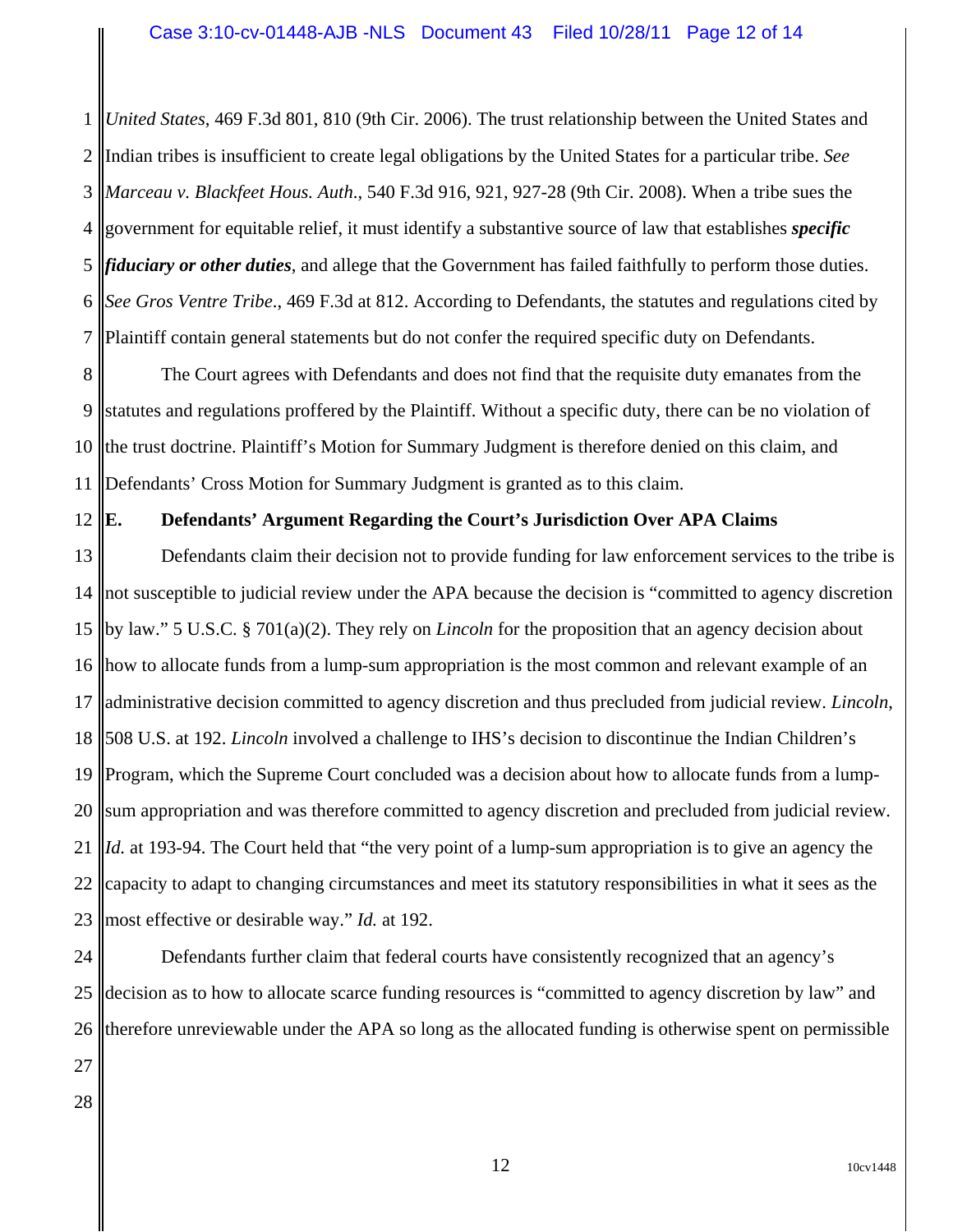1 2 statutory objectives.<sup>5</sup> Defendants conclude that the appropriation provision at the heart of Plaintiff's challenge is subject to the same analysis.

3 4 5 6 7 Plaintiff responds that contrary to Defendants' claims, the APA creates a strong presumption of judicial review of agency actions, and that the Supreme Court has found that lack of judicial review is a "very narrow exception" applicable only in "rare instances." *Citizens to Preserve Overton Park, Inc. v. Volpe*, 401 U.S. 402, 410 (1971); *Heckler v. Chaney*, 470 U.S. 821, 831 (1985); *Abbott Laboratories v. Gardner*, 387 U.S. 136 (1967).

8 9 10 11 12 13 tion that Congress intends judicial review of administrative act." *Ramah*, 87 F.3d at 1343. The court 14 15 16 17 18 19 20 21 22 Plaintiff claims *Ramah* governs, not *Lincoln*. *Ramah* explicitly addresses why *Lincoln* is inapplicable. As here, the defendants in *Ramah* raised *Lincoln* to prevent the court from reviewing the BIA's allocation of an insufficient lump-sum appropriation to cover plaintiff's contract support services under a 638 contract. However, the *Ramah* court rejected the *Lincoln* defense, finding that the "key to any determination of reviewability is congressional intent," and that "we begin with the strong presumpfound that there was nothing in the text or history of the ISDEAA or in prior case law to support a conclusion that the ISDEAA committed allocation of funds to agency discretion. It also found that Congress has clearly expressed in the ISDEAA both its intent to tightly circumscribe the Secretary's discretion, and also to make available judicial review of all agency actions (citing  $25 \text{ U.S.C. } 450 \text{k(a)}$ , 450m-1(a)). The *Ramah* court found that the ISDEAA "reveals that *not only did Congress not intend to commit allocation decisions to agency discretion, it intended quite the opposite; Congress left the Secretary with as little discretion as feasible.*" 87 F.3d at 1334 (emphasis added). Plaintiff concludes that in light of *Ramah*, the strong presumption in favor of judicial review, the clear mandate from the ISDEAA, and congressional intent, Defendants' argument regarding jurisdiction is without merit.

<sup>24</sup> 25 26 5 *See, e.g.*, *Serrato,* 486 F.3d at 568-69 (prioritizing funds for BOP programs within statutory appropriations mandate was not reviewable); *Collins v. United States*, 564 F.3d 833, 839 (7th Cir. 2009) ("The prioritization of demands for government money is quintessentially a discretionary function."); *St. Tammany Parish v. FEMA*, 556 F.3d 307, 325 (5th Cir. 2009) ("Eligibility determinations, the distribution of limited funds, and other decisions regarding the funding of eligible projects are inherently discretionary and the exact types of policy decisions that are best left to the agencies without court

<sup>27</sup> 28 interference."); *Norton v. S. Utah Wilderness Alliance,* 542 U.S. 55, 66 (2004) ("The principal purpose of the APA limitations . . . is to protect agencies from undue judicial interference with their lawful

discretion, and to avoid judicial entanglement in abstract policy disagreements which courts lack both expertise and information to resolve.").